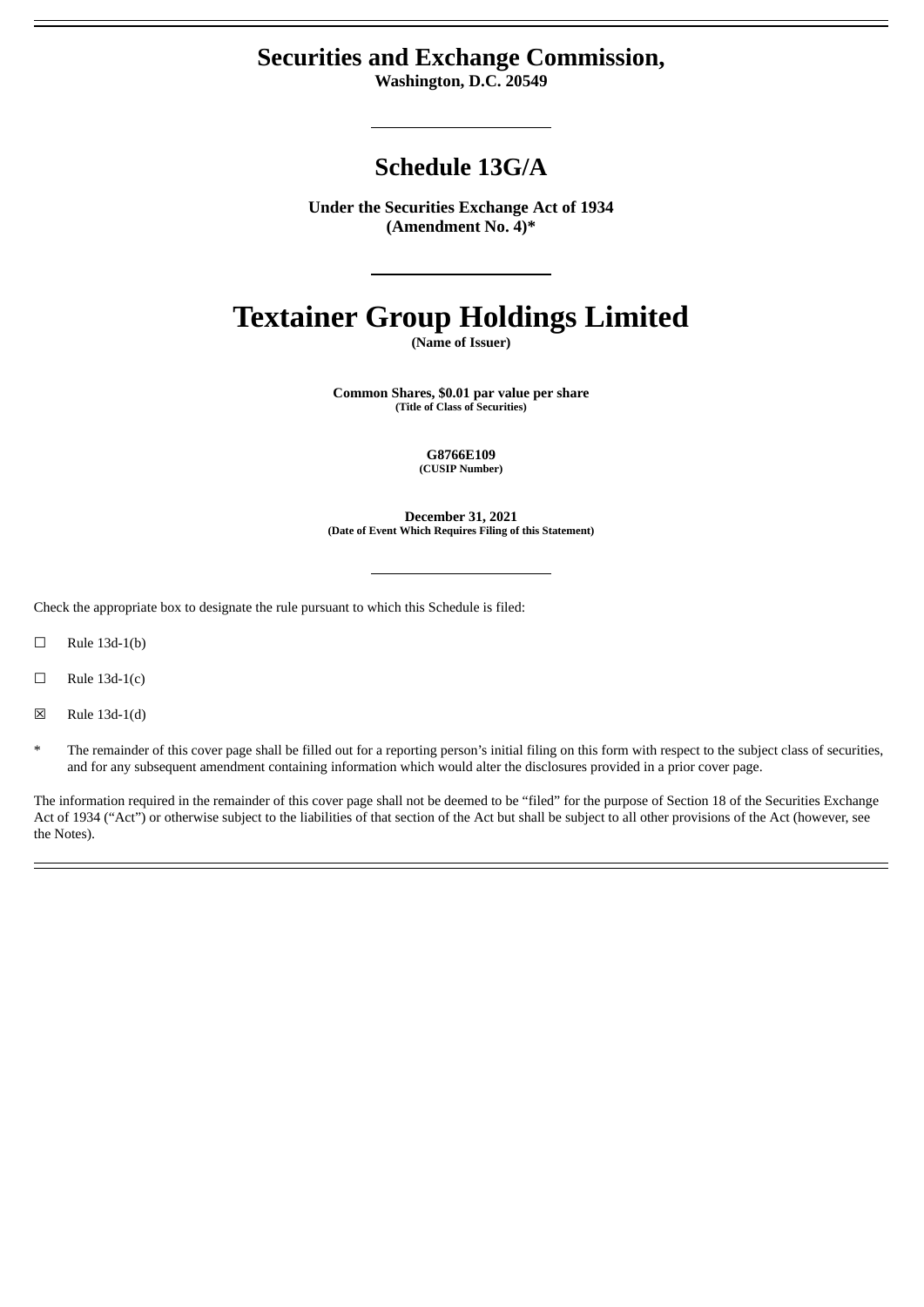CUSIP No. G8766E109

| Names of reporting persons<br>(1)                                                                            |                                                                                     |                                             |                                       |
|--------------------------------------------------------------------------------------------------------------|-------------------------------------------------------------------------------------|---------------------------------------------|---------------------------------------|
|                                                                                                              | Mr. Isam K. Kabbani ("Mr. Kabbani")                                                 |                                             |                                       |
| (2)                                                                                                          | Check the appropriate box if a member of a group                                    |                                             |                                       |
|                                                                                                              | (a) $\Box$                                                                          |                                             |                                       |
| (3)                                                                                                          | SEC use only                                                                        |                                             |                                       |
| (4)                                                                                                          | Citizenship or place of organization                                                |                                             |                                       |
|                                                                                                              | Saudi Arabia                                                                        |                                             |                                       |
|                                                                                                              |                                                                                     | (5)                                         | Sole voting power:                    |
|                                                                                                              | Number of                                                                           |                                             | 1,512,276 Common Shares (see Item 4)* |
|                                                                                                              | shares                                                                              | (6)                                         | Shared voting power:                  |
|                                                                                                              | beneficially<br>owned by                                                            |                                             | 0 Common Shares                       |
|                                                                                                              | each<br>reporting                                                                   | (7)                                         | Sole dispositive power:               |
|                                                                                                              | person                                                                              |                                             | 1,512,276 Common Shares (see Item 4)* |
| with:                                                                                                        |                                                                                     | (8)                                         | Shared dispositive power:             |
|                                                                                                              |                                                                                     |                                             | 0 Common Shares                       |
| Aggregate amount beneficially owned by each reporting person<br>(9)<br>1,512,276 Common Shares (see Item 4)* |                                                                                     |                                             |                                       |
|                                                                                                              |                                                                                     |                                             |                                       |
| (10)                                                                                                         | Check if the aggregate amount in Row (9) excludes certain shares (see instructions) |                                             |                                       |
|                                                                                                              | $\Box$                                                                              |                                             |                                       |
| (11)                                                                                                         | Percent of class represented by amount in Row (9)                                   |                                             |                                       |
|                                                                                                              | 3.06%**                                                                             |                                             |                                       |
| (12)                                                                                                         |                                                                                     | Type of reporting person (see instructions) |                                       |
| IN                                                                                                           |                                                                                     |                                             |                                       |
|                                                                                                              |                                                                                     |                                             |                                       |

\* As of December 31, 2021 and consists of 1,512,276 Common Shares held by Delmas Invest Holdings S.A. over which Mr. Kabbani has voting and investment power. See Item 4 below.

\*\* The percentage calculation assumes that there are currently 49,414,000 outstanding Common Shares, based on the Issuer's Form 6-K as filed with the Securities and Exchange Commission ("SEC") on November 12, 2021.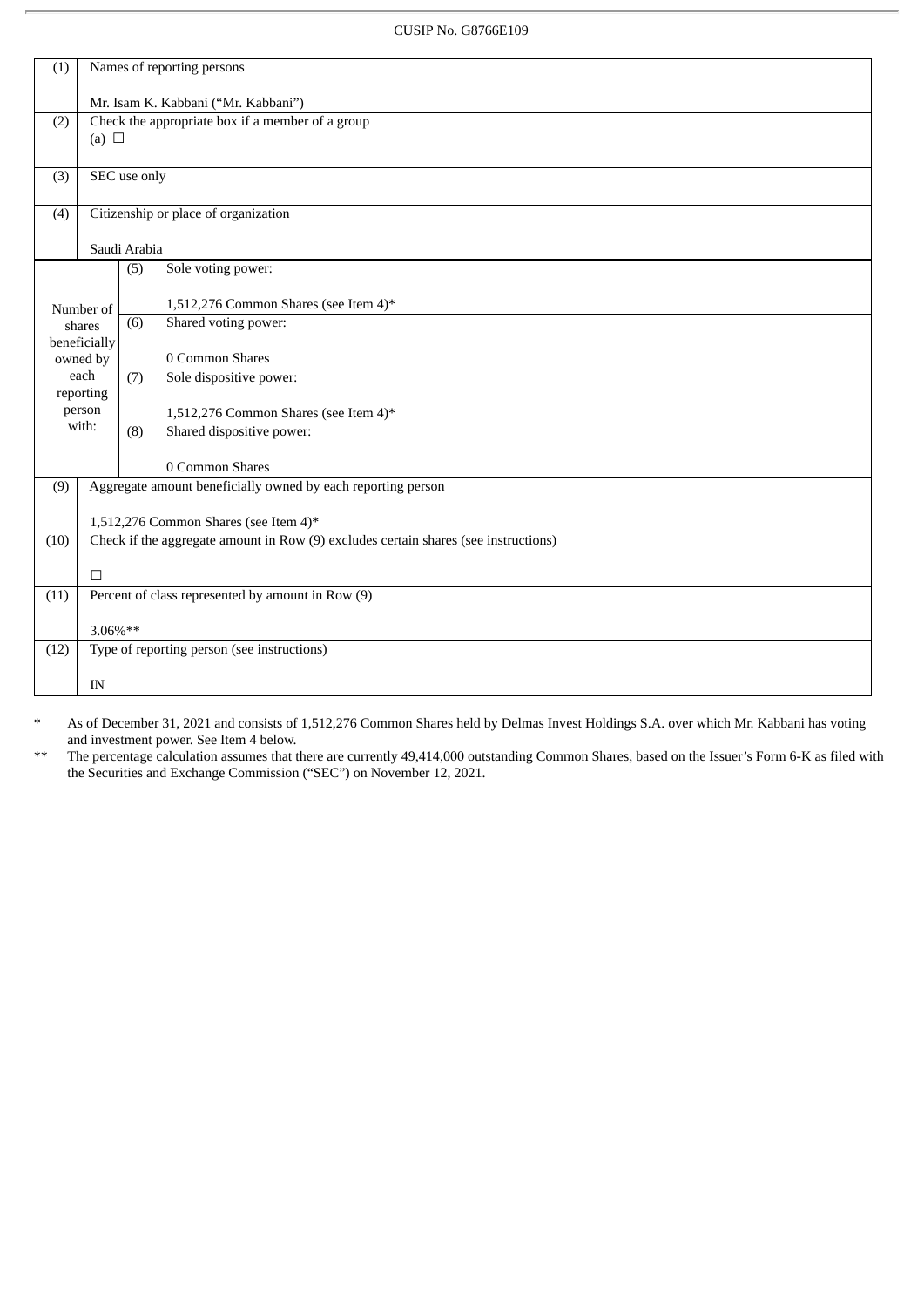#### *Item 1(a).* **Name of issuer.**

Textainer Group Holdings Limited

#### *Item 1(b).* **Address of issuer's principal executive offices.**

Century House 16 Par-La-Ville Road Hamilton HM 08 Bermuda

#### *Item 2(a).* **Name of person filing.**

This statement on Schedule 13G (this "Statement") is being filed by Mr. Kabbani (the "Reporting Person") pursuant to Rule 13d-1(k) promulgated by the United States Securities and Exchange Commission pursuant to Section 13 of the Act.

#### *Item 2(b).* **Address or principal business office or, if none, residence.**

P.O. BOX 16375 JEDDAH 21464 Saudi Arabia

#### *Item 2(c).* **Citizenship and Place of Organization**.

Mr. Kabbani is a citizen of the Kingdom of Saudi Arabia.

### *Item 2(d).* **Title of class of securities.**

Common Shares, \$0.01 par value per share

*Item 2(e).* **CUSIP No.**

G8766E109

### *Item 3.* **Statements Filed Pursuant to Rules 13d-1(b) or 13d-2(b).**

Not applicable.

### *Item 4.* **Ownership.**

(a)

As of December 31, 2021, Delmas Invest Holdings SA holds 1,512,276 Common Shares of the Issuer. Mr Kabbani does not beneficially own any other shares of the issuer.

#### (b)

The percentage calculation assumes that there are currently 49,414,000 outstanding Common Shares, based on the Issuer's Form 6-K as filed with the Securities and Exchange Commission ("SEC") on November 12, 2021.

(c)

The information set forth in Items 5 through 8 of the cover pages to this Schedule 13G is incorporated herein by reference.

### *Item 5.* **Ownership of 5 Percent or Less of a Class.**

See the response to Item 4(a) and Item 4(b) above

## *Item 6.* **Ownership of More than 5 Percent on Behalf of Another Person.**

Not applicable.

#### Item 7. Identification and Classification of the Subsidiary Which Acquired the Security Being Reported on by the Parent Holding Company or **Control Person.**

Not applicable.

### *Item 8*. **Identification and Classification of Members of the Group.**

Not applicable.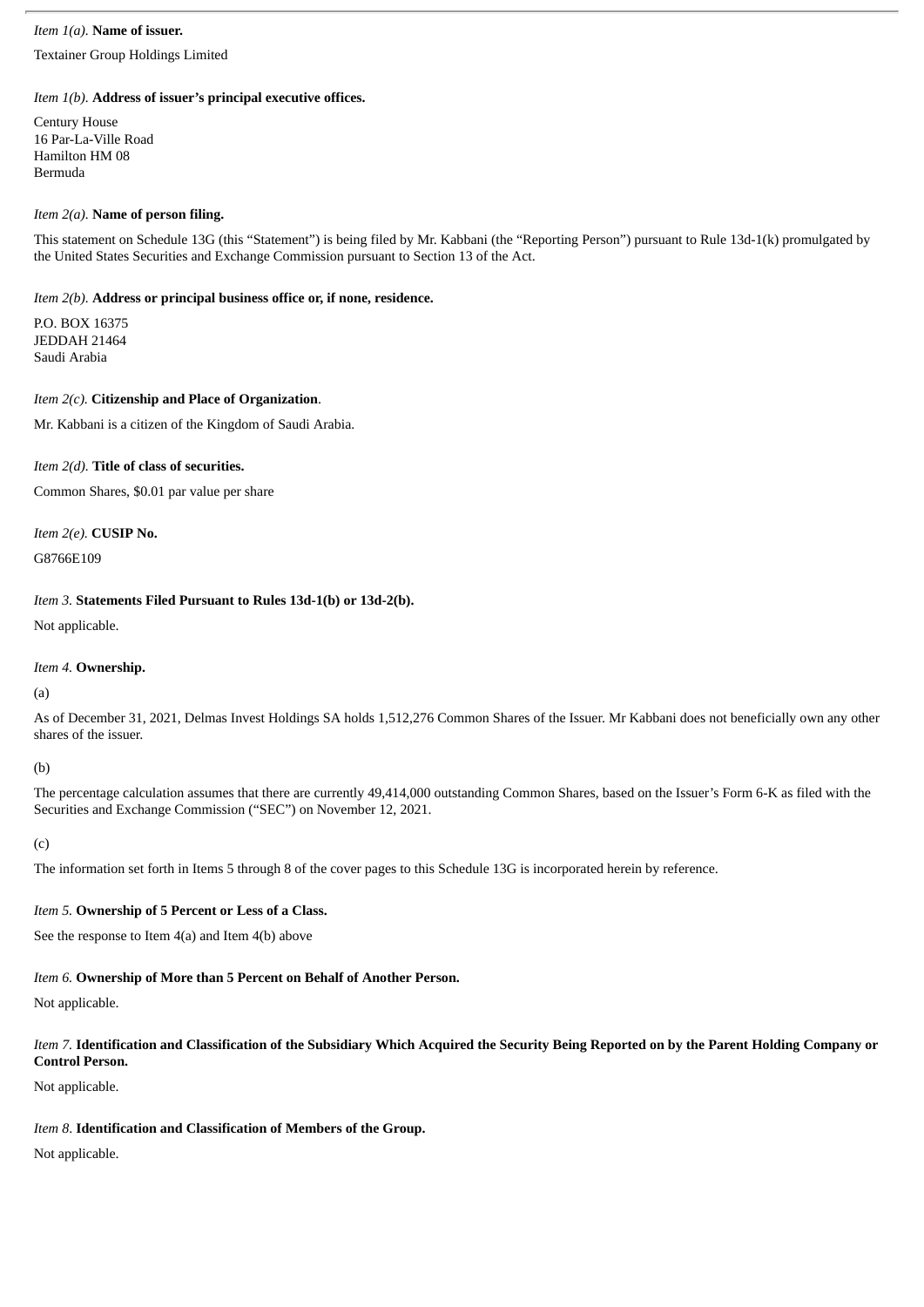#### *Item 9.* **Notice of Dissolution of Group.**

Not applicable.

*Item 10.* **Certifications.**

Not applicable.